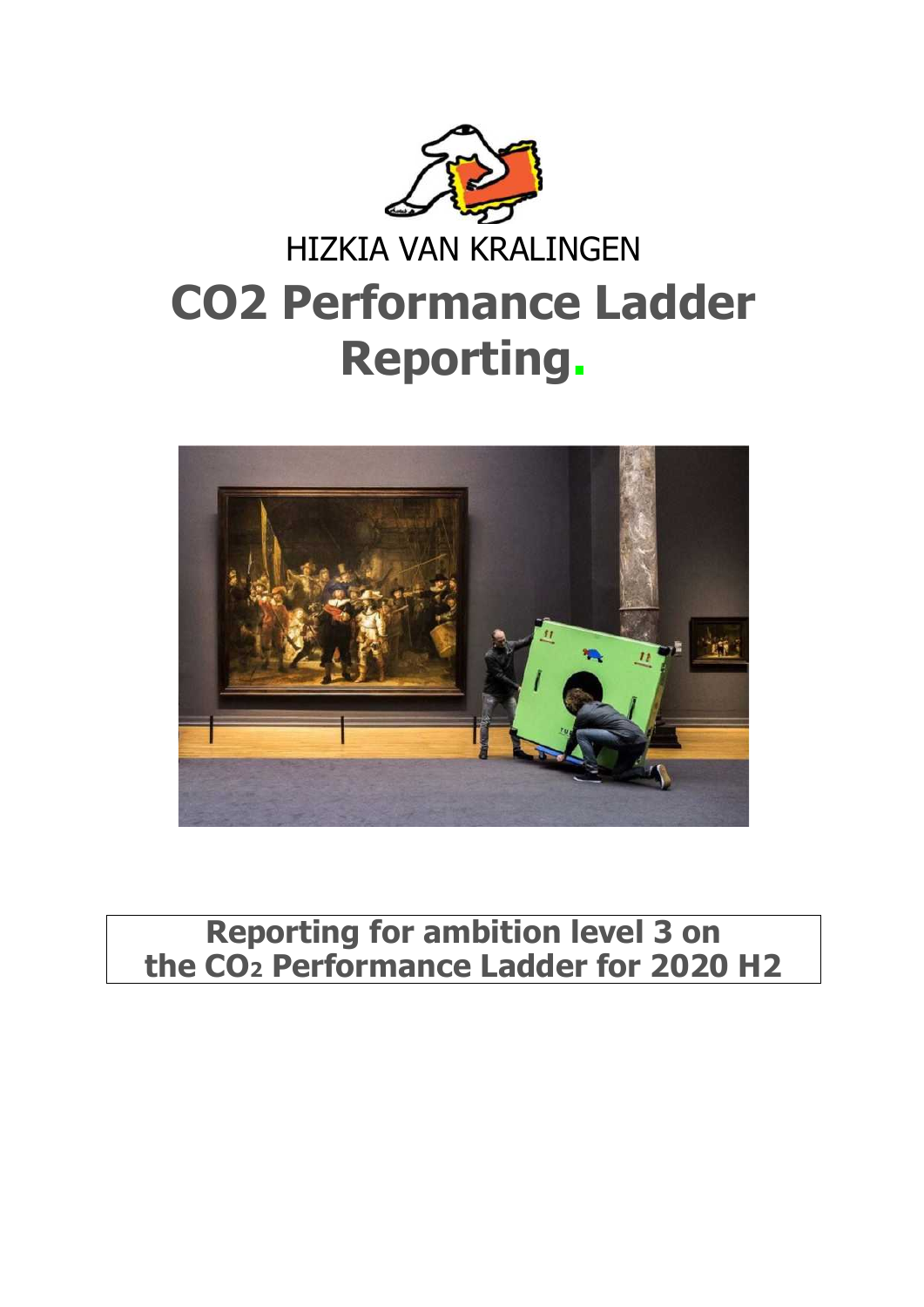## Management Statement

HIZKIA always intends to move with the times and to stay ahead of the competition. The customer is always at the centre of HIZKIA and that has contributed to the fact that we are undisputed market leader in the Netherlands. From customers we increasingly hear that sustainability is an important part of their collaborations.

This is one of the reasons for certification on the CO2 Performance Ladder. Other reasons are social interest and our wish to contribute to a better world.

Before this report was drawn up, many measures have already been examined to see how consumption can be reduced. The measures can be found in this report. In addition, the various energy flows that result in CO2 emissions have been identified and quantified. For this purpose, only Scope 1, 1 and 3 were taken into account in accordance with the Green House Gas Protocol. This report also shows how we involve our employees in reducing our footprint.

Annually, this report will be reviewed and it will be reviewed if HIZKIA is on track to achieve its goals. All these future reports will also be available on our website.

The Hague, December 2020

Hizkia van Kralingen General Manager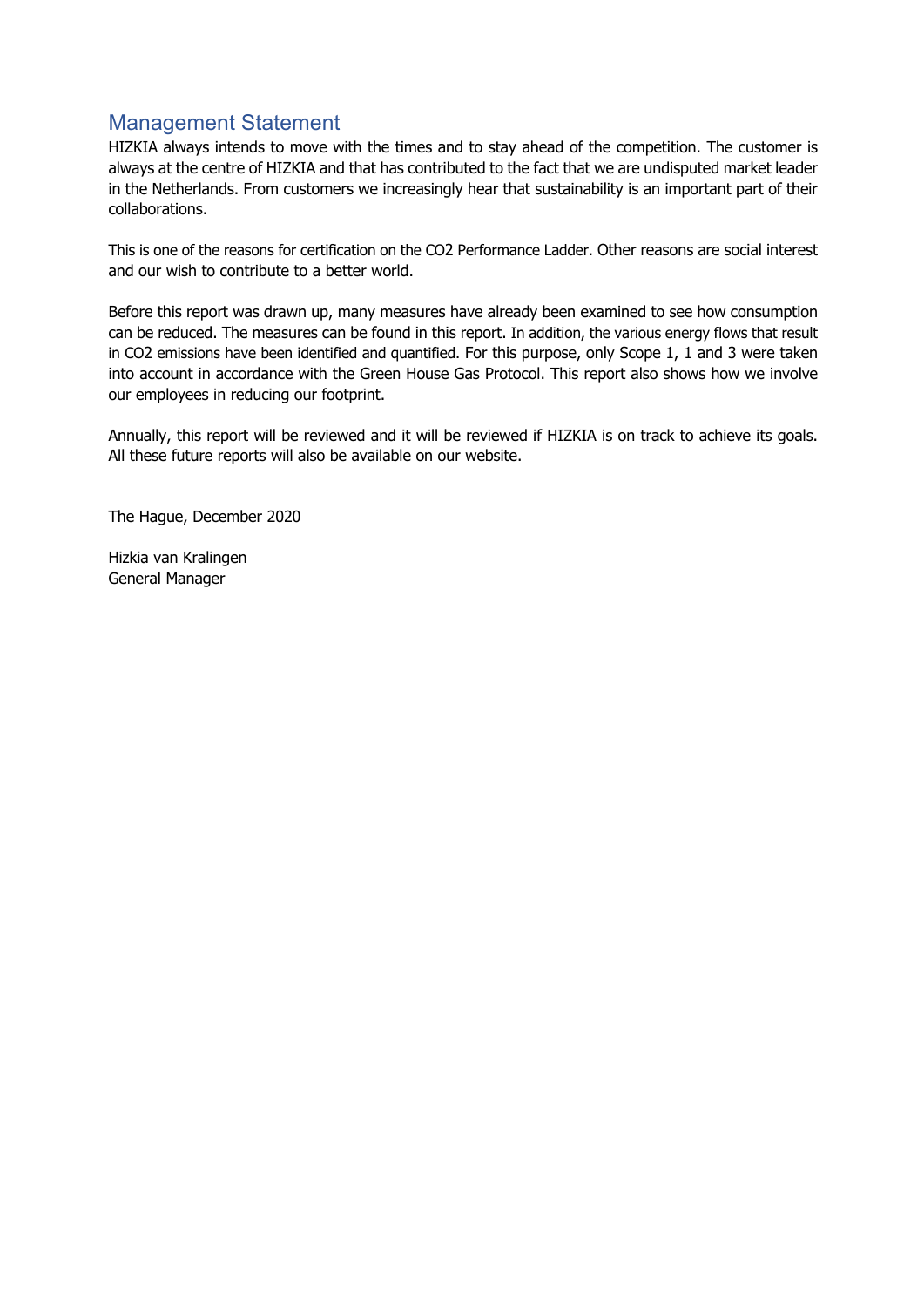#### 387 tons of CO2 emitted in second half of 2020

HIZKIA den Haag has mapped its emissions for 2020 according to ISO-14064:1. The total CO<sub>2</sub> emissions for the second half of 2020 are 387 tons. This is equivalent to the annual emissions of around 20 households. The main causes of these emissions are transport and climate control, 36% and 41% respectively. The total electricity consumption amounts to 304,647 kWh. And the gas consumption is 39,878 m<sup>3</sup>.

The adjacent table shows the amount of  $CO<sub>2</sub>$  emissions they cause for all energy flows. The energy flows are divided into the three different scopes according to the guidelines of Handbook 3.1 of the Foundation for Climate-friendly Contracting & Entrepreneurship (SKAO).

In the right column, you can see how much of the total emissions are caused by the respective energy flows.

|                                   | <b>CO2</b> emission<br>in tons |            |
|-----------------------------------|--------------------------------|------------|
| <b>TOTAL</b>                      |                                | Percentage |
| <b>SCOPE 1 Direct emissions</b>   | 224                            | 58%        |
| <b>Fleet</b>                      | 141                            | 36%        |
| <b>Diesel</b>                     | 135                            | 35%        |
| Petrol                            | 6                              | 2%         |
| LPG                               | ${<}1$                         |            |
| Natural gas                       | 33                             | 22%        |
| <b>Netherlands</b>                | 33                             | 22%        |
| <b>SCOPE 2 Indirect emissions</b> | 159                            | 41%        |
| Electncity                        | 159                            | 41%        |
| <b>Netherlands</b>                | 159                            | 41%        |
| <b>SCOPE 3 Indirect emissions</b> | 3                              | $1\%$      |
| <b>Business use private cars</b>  | 0                              | 0%         |
| <b>Unknown fuel</b>               | $\bf{0}$                       | $0\%$      |
| Air travel                        | 3                              | 1%         |
| Air travel < 700 km               | 0                              | $0\%$      |
| Air travel 700- 2,500 km          | $\mathbf 0$                    | $0\%$      |
| Air travel > 2.500 km             | 3                              | $1\%$      |
| International rail travel         | 0                              | 0%         |
| <b>Total travel</b>               | $\overline{0}$                 | $0\%$      |
| <b>TOTAL</b>                      | 387                            | 100%       |

#### Halving CO2 emissions in two years' time

The table above shows the objectives that HIZKIA has set itself for the coming years. These are divided by scope and energy flow.

These objectives will be achieved by a number of measures, including: purchasing green electricity, installing solar panels, insulating the outer shell, and adjustment of the CH boiler. In addition, we will look at ways to drive more fuel-efficient, including frequent tire pressure monitoring.

In addition to the measures mentioned, it will be continuously examined whether there are other possibilities

| <b>TOTAAL</b>                     | CO <sub>2</sub> emissie | Doelstellingen (cumulatief t.o.v. 2019) |            |            |            |
|-----------------------------------|-------------------------|-----------------------------------------|------------|------------|------------|
|                                   | 2019                    | 2020                                    | 2021       | 2022       | 2023       |
| <b>SCOPE 1 Directe emissies</b>   | <b>420 ton</b>          | $-19$ ton                               | $-53$ ton  | $-68$ ton  | $-77$ ton  |
| Wagenpark                         | 301                     |                                         |            |            |            |
| Diesel                            | 280                     |                                         |            | 5%         | 8%         |
| Benzine                           | 21                      |                                         |            | 5%         | 10%        |
| Aardgas                           | 119                     |                                         |            |            |            |
| Nederland                         | 105                     | 5%                                      | 37%        |            | 50%        |
| België                            | 14                      | 100%                                    |            |            |            |
| <b>SCOPE 2 Indirecte emissies</b> | 373 ton                 | $-17$ ton                               | $-298$ ton | $-373$ ton | $-373$ ton |
| Elektriciteit                     | 373                     |                                         |            |            |            |
| Nederland                         | 343                     | 5%                                      | 80%        | 100%       |            |
| België                            | 30                      |                                         | 80%        | 100%       |            |
| <b>SCOPE 3 Indirecte emissies</b> | 35 ton                  | -3 ton                                  | $-3$ ton   | $-3$ ton   | $-4$ ton   |
| Zakelijk gebruik privé auto's     | 3                       |                                         |            |            |            |
| Onbekende brandstof               | 3                       |                                         |            | 5%         | 10%        |
| Vliegverkeer                      | 32                      |                                         |            |            |            |
| Vliegreizen < 700 km              | 3                       | 100%                                    |            |            |            |
| Vliegreizen 700 - 2.500 km        | $\overline{9}$          |                                         |            |            |            |
| Vliegreizen > 2.500 km            | 20                      |                                         |            |            |            |
| <b>TOTAAL</b>                     | <b>828 ton</b>          | $-39$ ton                               | $-354$ ton | $-444$ ton | $-454$ ton |

for reducing CO2 . In addition, the administration will be optimised, therefore the data will become more transparent and cleaner.